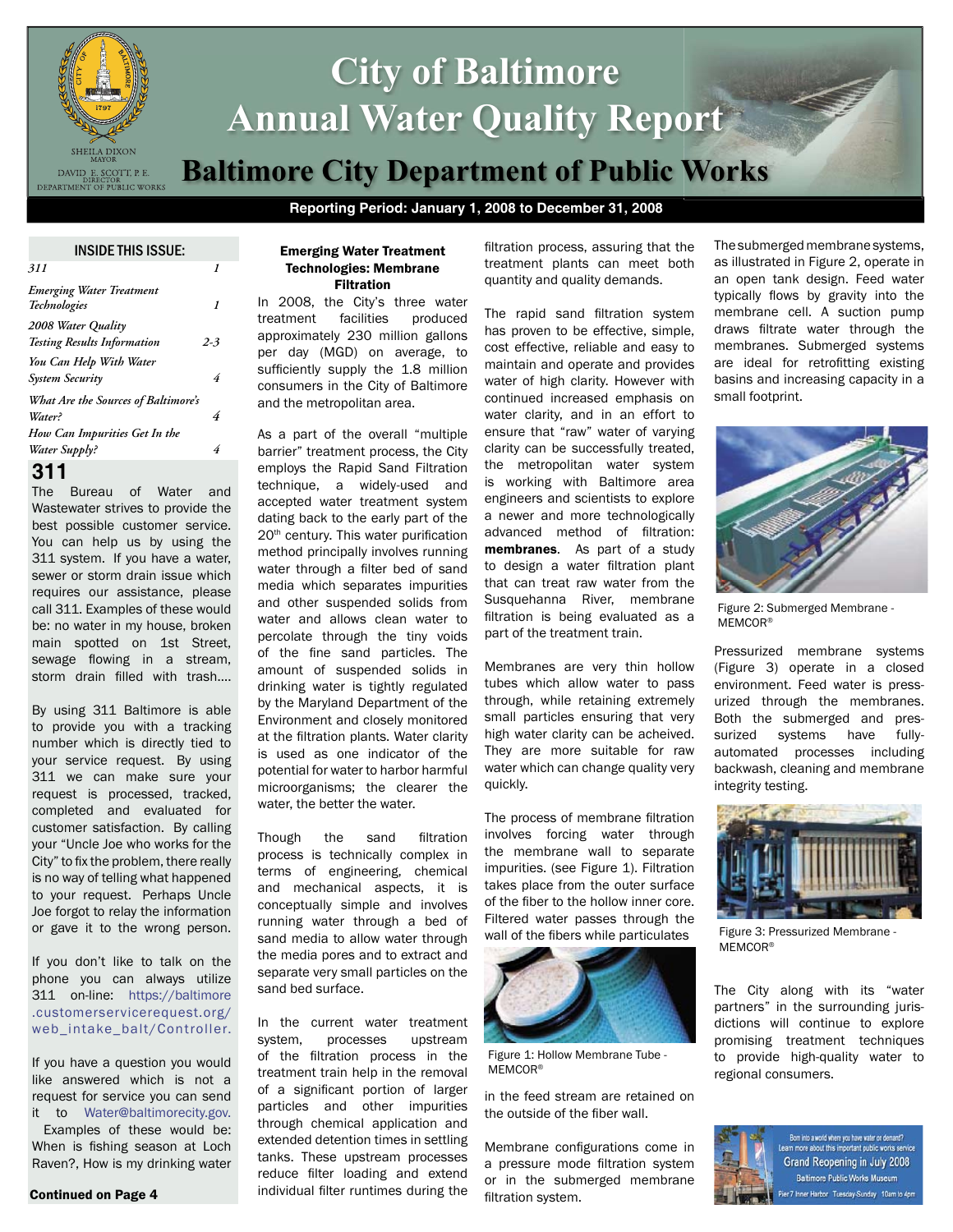# *BALTIMORE CITY WATER QUALITY REPORT FOR 2008*

During the year 2008 the City performed approximately 150,000 water quality analyses as part of a continuous effort to assure the water you drink meets or exceeds regulatory standards. The water is analyzed for over 90 different drinking water contaminants. A summary of the finished water quality results is provided below. The data represents the most recent testing done in accordance with the requirements of EPA's Water Testing Regulations and were the only regulated substances found in your drinking water.

| <b>TERMS AND ABBREVIATIONS - What They Mean in Plain English</b> |                                                                               |                                                                                                                                                                                                   |  |  |  |  |  |  |
|------------------------------------------------------------------|-------------------------------------------------------------------------------|---------------------------------------------------------------------------------------------------------------------------------------------------------------------------------------------------|--|--|--|--|--|--|
| Term / Abbreviation                                              | Definition                                                                    | What it Means                                                                                                                                                                                     |  |  |  |  |  |  |
| PPM                                                              | Parts per million                                                             | 1 ppm is the same as one drop in 10 gallons of water.                                                                                                                                             |  |  |  |  |  |  |
| PPB                                                              | Parts per billion                                                             | 1 ppb is the same as one drop in 10,000 gallons of water.                                                                                                                                         |  |  |  |  |  |  |
| <b>HLD</b>                                                       | <b>Highest Level Detected</b>                                                 | Same                                                                                                                                                                                              |  |  |  |  |  |  |
| <b>MCL</b>                                                       | Maximum Contaminant Level                                                     | The highest level of a contaminant allowed by health regulations established by the Environmental<br>Protection Agency.                                                                           |  |  |  |  |  |  |
| <b>MCLG</b>                                                      | Maximum Contaminant Level Goal                                                | Health related goals. The MCL is set as close to this "goal" as possible but with consideration to<br>achievability and cost.                                                                     |  |  |  |  |  |  |
| <b>NTU</b>                                                       | Nephelometric<br><b>Turbidity Units</b>                                       | Units of measurement used to report the level of turbidity or "cloudiness" in the water.                                                                                                          |  |  |  |  |  |  |
| <b>AL</b>                                                        | <b>Action Level</b>                                                           | If the "Action Level" for a particular contaminant is exceeded, a response that may include additional<br>treatment steps and / or public education may have to be initiated by the water system. |  |  |  |  |  |  |
| $\overline{\mathsf{T}}$                                          | <b>Treatment Technique</b>                                                    | A "Treatment Technique" is a required process that is intended to reduce the amount of a specific<br>contaminant in drinking water.                                                               |  |  |  |  |  |  |
| pCi/L                                                            | picoCuries per Liter                                                          | A measure of the level of radioactivity in the water.                                                                                                                                             |  |  |  |  |  |  |
| <b>TURBIDITY</b>                                                 | Relates to a condition where suspended<br>particles are present in the water. | Turbidity measurements are a way to describe the level of "cloudiness" of the water.                                                                                                              |  |  |  |  |  |  |
| TOTAL / FECAL COLIFORMS                                          | <b>Indicator Bacteria</b>                                                     | Type of bacteriological tests routinely used to determine if contamination has occurred in a drinking water<br>system.                                                                            |  |  |  |  |  |  |
| <b>MRDL</b>                                                      | Maximum Residual Disinfectant Level                                           | Disinfectant level beyond which some people may experience irritating effects. Based on running annual<br>average of monthly averages of distribution system samples computed quarterly.          |  |  |  |  |  |  |

#### MICROBIOLOGICAL CONTAMINANTS

| <b>SUBSTANCE</b>               | <b>MCLG</b> | <b>MCL</b>                                                                                                                        | <b>ASHBURTON PLANT</b>                                      | <b>MONTEBELLO PLANTS</b>                                 | <b>MAJOR SOURCES</b>                  |
|--------------------------------|-------------|-----------------------------------------------------------------------------------------------------------------------------------|-------------------------------------------------------------|----------------------------------------------------------|---------------------------------------|
| <b>TOTAL COLIFORMS</b>         | 0           | The presence of coliform<br>bacteria in more than 5%<br>of monthly samples will<br>exceed the MCL.                                | Highest monthly percentage of<br>positive samples:<br>$0\%$ | Highest monthly percentage of positive<br>samples:<br>0% | Naturally present in the environment. |
| FECAL COLIFORMS and<br>E. COLI | $\Omega$    | A routine sample and a<br>repeat sample are total<br>coliform positive, and one<br>is also fecal coliform or E.<br>Coli positive. | Highest monthly percentage of<br>positive samples:<br>$0\%$ | Highest monthly percentage of positive<br>samples:<br>0% | Human and animal fecal waste.         |

**TURBIDITY** 

| <b>SUBSTANCE</b>             | <b>MCLG</b> | <b>MCL</b>                  | <b>ASHBURTON PLANT</b> |          | <b>MONTEBELLO PLANTS</b> |          | <b>MAJOR SOURCES</b> |
|------------------------------|-------------|-----------------------------|------------------------|----------|--------------------------|----------|----------------------|
| <b>TURBIDITY<sup>1</sup></b> | None        | Treatment<br>Technique (TT) | <b>HLD</b>             | LOWEST % | <b>HLD</b>               | LOWEST % | Soil run-off.        |
|                              |             | Filtration                  | 0.35 NTU               | 99.7     | 0.29 NTU                 | 100      |                      |

1. Turbidity cannot exceed 1 NTU and must be less than or equal to 0.3 NTU in at least 95% of measurements taken each month. Lowest % is the lowest percentage of monthly filtered water turbidity samples less than 0.3 NTU.

#### LEAD AND COPPER TESTING

Lead and copper testing was last required by regulatory standards in 2006. During that year, the testing involved 53 "tier 1" or high risk homes. To determine compliance, the 53 test results were arranged from the lowest value to the highest. The 90th percentile value is identified by: 53 x 0.9 = 47.7. Therefore, the 48th value, arranged from lowest to highest, must be below the "action level" for lead and copper. Our system met this compliance standard. Testing is required again in 2009.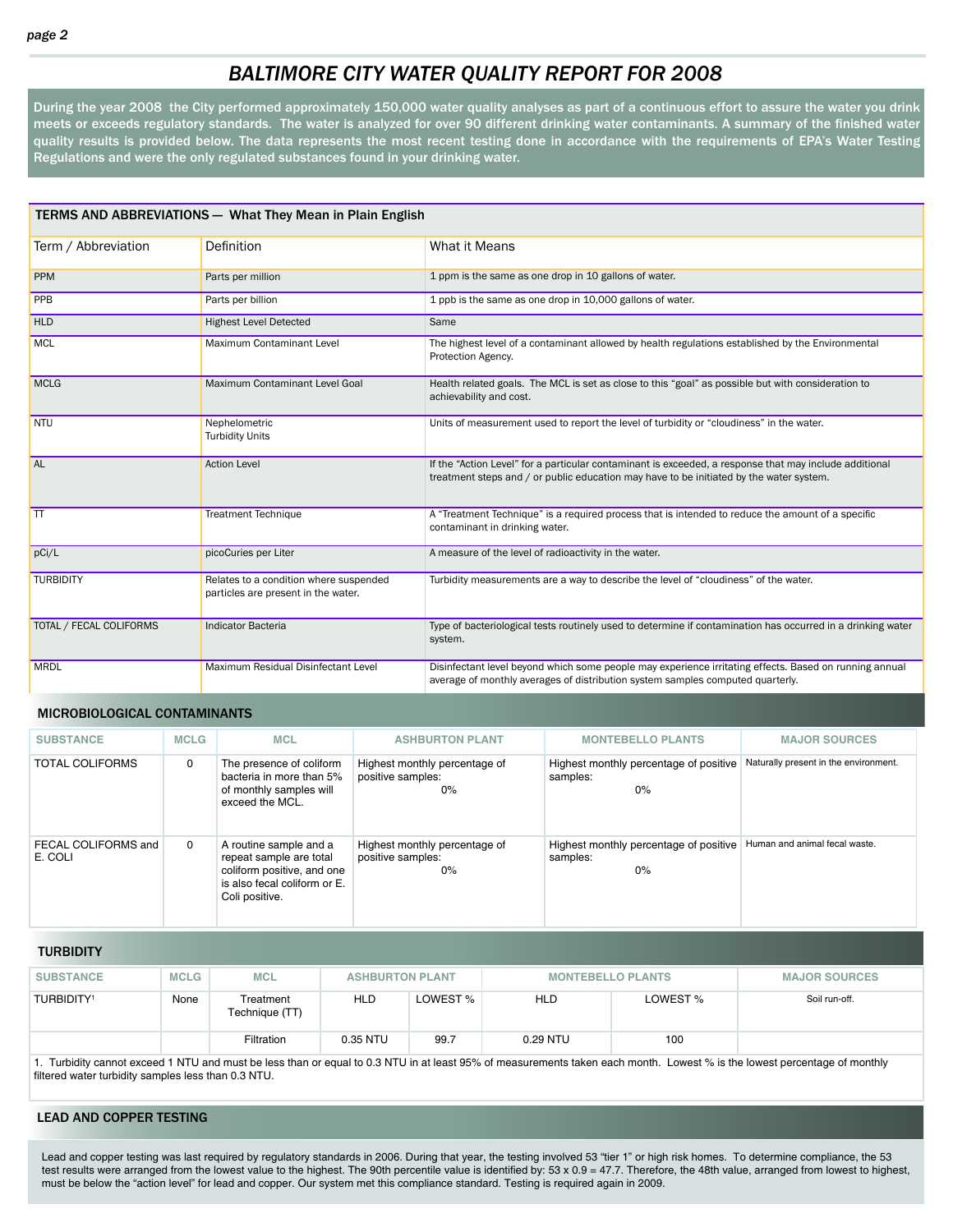Baltimore City Water Quality Report

| <b>LEAD AND COPPER TESTING RESULTS (2006)</b> |                      |                        |            |                                                                                  |                        |                           |                |                                                                         |                                                             |                                                                                                                                                |                                                                                          |                                               |  |
|-----------------------------------------------|----------------------|------------------------|------------|----------------------------------------------------------------------------------|------------------------|---------------------------|----------------|-------------------------------------------------------------------------|-------------------------------------------------------------|------------------------------------------------------------------------------------------------------------------------------------------------|------------------------------------------------------------------------------------------|-----------------------------------------------|--|
| <b>SUBSTANCE</b>                              |                      | <b>ACTION</b><br>LEVEL |            | <b>90TH PERCENTILE</b><br><b>SAMPLE RESULTS GREATER THAN ACTION</b><br>LEVEL     |                        |                           |                |                                                                         |                                                             | To minimize your exposure to lead and copper, if the tap has not been<br>used for several hours, it is recommended that you flush your tap for |                                                                                          |                                               |  |
| LEAD                                          | 15 ppb<br>12 ppb     |                        |            |                                                                                  | 3                      |                           |                |                                                                         |                                                             | at least 30 seconds before using water for drinking or cooking and<br>don't consume hot water from the tap. To conserve water, consider        |                                                                                          |                                               |  |
| <b>COPPER</b>                                 | 1,300 ppb<br>209 ppb |                        |            | $\Omega$                                                                         |                        |                           |                |                                                                         | keeping a container of drinking water in your refrigerator. |                                                                                                                                                |                                                                                          |                                               |  |
| <b>ARSENIC RESULTS</b>                        |                      |                        |            |                                                                                  |                        |                           |                |                                                                         |                                                             |                                                                                                                                                |                                                                                          |                                               |  |
| <b>SUBSTANCE</b>                              |                      | <b>MCL</b>             |            |                                                                                  | <b>ASHBURTON PLANT</b> |                           |                | <b>MONTEBELLO PLANTS</b>                                                |                                                             |                                                                                                                                                |                                                                                          | <b>MAJOR SOURCES</b>                          |  |
| <b>ARSENIC</b>                                |                      | $0.010$ ppm            |            |                                                                                  | $< 0.002$ ppm          |                           |                | $<$ 0.002ppm                                                            |                                                             | Erosion of natural deposits.                                                                                                                   |                                                                                          |                                               |  |
| <b>INORGANIC CONTAMINANTS</b>                 |                      |                        |            |                                                                                  |                        |                           |                |                                                                         |                                                             |                                                                                                                                                |                                                                                          |                                               |  |
| <b>SUBSTANCE</b>                              |                      | <b>MCLG</b>            | <b>MCL</b> |                                                                                  | <b>ASHBURTON PLANT</b> |                           |                |                                                                         |                                                             | <b>MONTEBELLO PLANTS</b>                                                                                                                       |                                                                                          | <b>MAJOR SOURCES</b>                          |  |
|                                               |                      |                        |            |                                                                                  | <b>HLD</b>             | <b>RANGE</b>              |                | <b>HLD</b>                                                              |                                                             | <b>RANGE</b>                                                                                                                                   |                                                                                          |                                               |  |
| <b>BARIUM</b>                                 |                      | 2 ppm                  | 2 ppm      | $0.02$ ppm                                                                       |                        | $0.02$ ppm                | $0.04$ ppm     |                                                                         | $0.03 - 0.04$ ppm                                           |                                                                                                                                                | Discharge of drilling wastes & metal<br>refineries; erosion of natural deposits.         |                                               |  |
| <b>NITRATE</b><br>(AS NITROGEN)               |                      | 10 ppm                 | 10 ppm     |                                                                                  | 2.36 ppm               | 0.78-2.36 ppm<br>2.88 ppm |                |                                                                         | $1.09 - 2.88$ ppm                                           |                                                                                                                                                | Run-off from fertilizer use; leaching from<br>septic tanks; erosion of natural deposits. |                                               |  |
| <b>FLUORIDE</b>                               |                      |                        |            |                                                                                  |                        |                           |                |                                                                         |                                                             |                                                                                                                                                |                                                                                          |                                               |  |
| <b>SUBSTANCE</b>                              | <b>MCLG</b>          | <b>MCL</b>             |            |                                                                                  | <b>ASHBURTON PLANT</b> |                           |                |                                                                         |                                                             | <b>MONTEBELLO PLANTS</b>                                                                                                                       |                                                                                          | <b>MAJOR SOURCES</b>                          |  |
|                                               |                      |                        | <b>HLD</b> |                                                                                  | <b>RANGE</b>           |                           | <b>AVERAGE</b> | <b>HLD</b>                                                              |                                                             | <b>RANGE</b>                                                                                                                                   | <b>AVERAGE</b>                                                                           |                                               |  |
| <b>FLUORIDE</b>                               | 4 ppm                | 4 ppm                  | 1.51 ppm   |                                                                                  | $0.10 - 1.51$ ppm      |                           | $0.99$ ppm     | 1.39 ppm                                                                |                                                             | $0.03 - 1.39$ ppm                                                                                                                              | 0.95 ppm                                                                                 | Water additive that promotes strong teeth.    |  |
| <b>CHLORINE</b>                               |                      |                        |            |                                                                                  |                        |                           |                |                                                                         |                                                             |                                                                                                                                                |                                                                                          |                                               |  |
| <b>SUBSTANCE</b>                              | <b>MRDLG</b>         | <b>MRDL</b>            |            | RUNNING ANNUAL AVG. OF MONTHLY SAMPLES COMPUTED QUARTERLY<br><b>MAJOR SOURCE</b> |                        |                           |                |                                                                         |                                                             |                                                                                                                                                |                                                                                          |                                               |  |
| <b>CHLORINE</b>                               | 4 ppm                | 4 ppm                  |            |                                                                                  |                        |                           |                | 0.54 ppm (Based on 4,592 distribution system samples collected in 2008) |                                                             |                                                                                                                                                |                                                                                          | Water treatment additive to disinfect supply. |  |
| <b>RADIOACTIVE CONTAMINANTS</b>               |                      |                        |            |                                                                                  |                        |                           |                |                                                                         |                                                             |                                                                                                                                                |                                                                                          |                                               |  |

| <b>SUBSTANCE</b>     | <b>MCLG</b> | <b>MCL</b> | <b>ASHBURTON</b><br><b>PLANT</b> | <b>MONTEBELLO PLANTS</b> | <b>MAJOR SOURCES</b>         |
|----------------------|-------------|------------|----------------------------------|--------------------------|------------------------------|
| BETA PHOTON EMITTERS | 0 mrem/vr   | 50 pCi/L*  | 3+/-2 pCi/L                      | 3+/-2 pCi/L              | Erosion of natural deposits. |
| ALPHA EMITTERS       | 0 pCi/L     | 15 pCi/L   | <1 pCi/L                         | $1+/-1$ pCi/L            | Erosion of natural deposits. |

\*The MCL for Beta Photon Emitters is 4 millirems per year (a measure of radiation absorbed by the body). The EPA considers 50 pCi/l to be a level of concern for this contaminant.

#### VOLATILE ORGANIC CHEMICALS

| TULATILL URUANIU UHLITIUALU |             |            |                        |               |          |            |                          |                      |                                            |  |  |
|-----------------------------|-------------|------------|------------------------|---------------|----------|------------|--------------------------|----------------------|--------------------------------------------|--|--|
| <b>SUBSTANCE</b>            | <b>MCLG</b> | <b>MCL</b> | <b>ASHBURTON PLANT</b> |               |          |            | <b>MONTEBELLO PLANTS</b> | <b>MAJOR SOURCES</b> |                                            |  |  |
|                             |             |            | <b>HLD</b>             | RANGE         | *AVERAGE | <b>HLD</b> | RANGE                    | *AVERAGE             |                                            |  |  |
| TOTAL THM'S                 | N/A         | 80 ppb     | 81 ppb                 | $13 - 81$ ppb | 42 ppb   | 83 ppb     | 18-83 ppb                | 44 ppb               | By-product of drinking water chlorination. |  |  |
| HAA(5)                      | N/A         | 60 ppb     | $101$ ppb              | $4-101$ ppb   | 32 ppb   | 95 ppb     | $2-95$ ppb               | 39 ppb               | By-product of drinking water chlorination. |  |  |
|                             |             |            |                        |               |          |            |                          |                      |                                            |  |  |

1. Not applicable because there are individual MCLG's for individual THM's and HAA(5)'s. \*The averages listed are running annual averages. Compliance is based on these values.

#### Important Health Information

Some people may be more vulnerable to contaminants in drinking water than the general population. Immunocompromised people such as persons with cancer undergoing chemotherapy, persons who have undergone organ transplants, people with HIV/AIDS or other immune system disorders, some elderly citizens and infants can be particularly at risk from infections. These people should seek advice about drinking water from their healthcare providers. EPA/CDC guidelines on appropriate means to lessen the risk of infection by Cryptosporidium and other microbial contaminants are available from the Safe Drinking Water Hotline (800-426-4791).

Cryptosporidium (crip-toe-spor-ID-ee-um) is a protozoan, a single-celled parasite that can invade and reside in the intestines of animals and people. This organism is found in some surface water (lakes, reservoirs, rivers, etc.) And also groundwater under the influence of surface water. Infection of healthy individuals by this organism can cause a gastrointestinal illness referred to as cryptosporidiosis (crip-toe-spor-id-ee-o-sis), which may produce symptoms including diarrhea, headache, abdominal cramps, nausea, vomiting and low-grade fever. The symptoms usually last one to two weeks.

For immunocompromised people, however, the infection can continue and last for several months. Because there are no effective medical treatments, prolonged infection can be fatal for severely immunocompromised individuals. Human transmission routes include ingestion of contaminated food or drinking water or through direct contact with contaminated fecal matter. The City monitors its raw water sources for the presence of Cryptosporidium using the services of environmental laboratories employing the latest available and approved analytical methods.

### *CRYPTOSPORIDIUM RESULTS*

Liberty: 0.0 Oocyst/Liter Loch Raven: 0.00 Oocyst/Liter Susquehanna River: 0.1 Oocyst/Liter

iew of opu:<br>ridii



## **SECONDARY CONTAMINANTS**

Sodium levels in the water supply are often of concern to consumers who contact our facilities. Sodium naturally occurs in raw waters but the concentration can be increased due to the influence of run-off from road surfaces treated with rock salt during snow and ice removal efforts. During the year 2008, the average sodium concentrations measured in the finished water from the Ashburton and Montebello Water Treatment Plants were 17.2 ppm and 18.7 ppm respectively and are considered low.